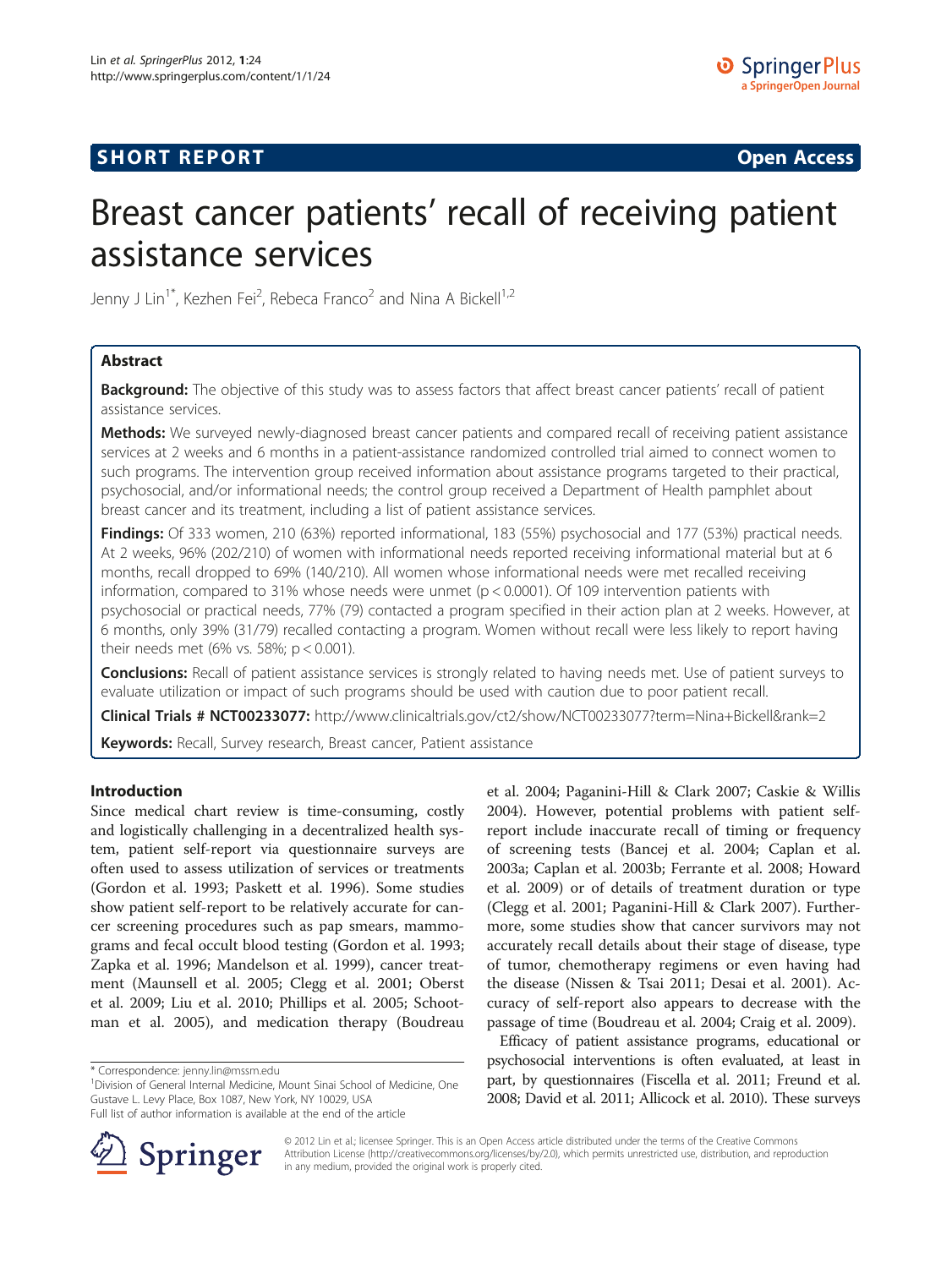often ask participants to rate satisfaction with, utilization of or effectiveness of program services. As participants may have inaccurate recollections of their use of such programs and interventions, it is important to assess factors that affect patient recall. Accurate recall becomes particularly important if future funding decisions are based in part on patients' recall of service utilization. Moreover, as many studies evaluating health care utilization are based on survey data, it is important to assess the reliability of selfreported data collected by survey questionnaire. This study was part of a randomized controlled trial to evaluate whether connecting women with newly-diagnosed breast cancer with patient-assistance services could improve use of adjuvant therapies. In this paper, we evaluate newlydiagnosed breast cancer patients' recall of informational materials received and patient assistance programs contacted.

## Methods

## Setting and participants

Women with early-stage breast cancer who were eligible for post-surgical adjuvant therapy were recruited from 8 New York City hospitals (4 municipal, 4 tertiary referral centers). Women were recruited within 2–4 weeks after definitive surgical treatment and were block-randomized to intervention or usual care. Women who did not speak English or Spanish or could not provide informed consent were excluded. The study was approved by the IRBs of all 8 participating hospitals.

## Study design & intervention

We surveyed participants at baseline and 6 months about their experiences with care, health status, social support, self-efficacy, knowledge, attitudes and beliefs about breast cancer and its treatment, patient assistance programs contacted and help received from programs. Scales for health status (SF-12), social support (Strogatz et al. [1997\)](#page-4-0), and medical mistrust (LaVeist et al. [2000](#page-4-0)) were scored to 100 with higher values indicating higher health status, social support, and physician trust, respectively. For all patients, we conducted a baseline survey measuring breast cancer experiences, knowledge, attitudes and beliefs, and a needs assessment. For intervention patients, we identified 3 high-quality patient assistance programs that could address each patient's identified need and created an individualized action plan with each patient to enable contact with the patient assistance programs. A hard copy of the action plan and related print materials were mailed. Patients in the control group were sent a pamphlet about breast cancer and its treatment created by the New York State Department of Health that also included resources' contact information. Two weeks later, we called all patients to confirm receipt of mailed materials; intervention patients were

also asked whether they had connected with the programs specified in their action plan. If they did not connect with a patient assistance program and still had psychosocial or practical needs, we assigned an outreach worker to help them connect with a program. At 6 months, we surveyed patients to determine the type of help they had received from the patient assistance program and how helpful it was. A patient was classified as having gotten her needs met if she reported receiving information, counseling or practical help for her identified need.

## Analysis

Summary statistics were used to describe baseline demographics, and chi-square tests for categorical variables, T-tests or ANOVA for continuous variables to assess group differences. Logistic regression models were fit to assess risk factors of the primary outcome, 6-month recall of patient assistance services. All analyses were performed using SAS version 9.2, with the type 1 error rate fixed at 0.05 (2 tailed).

## Results

Of the 333 women who completed the 6 month followup survey, 210 (63%) reported informational needs. At 2 weeks, 96% (202/210) reported receiving the breast cancer information pamphlet but at 6 months, only 69% (140/210) recalled receiving informational material (Table [1\)](#page-2-0). Of the 140 who recalled getting informational material, 80% reported they had their informational needs met. All 112 women who had their informational needs met recalled getting informational material (100%; p < 0.001), compared to 31% of those who did not have their informational needs met. Of the 109 women in the intervention group with psychosocial or practical needs who were told of relevant assistance programs, 79 (77%) contacted the patient assistance program specified in their action plan at 2 weeks. However, at 6 months, only 31/79 (39%) recalled contacting a program. Women who did not recall contacting a program at 6 months were less likely to have had their psychosocial or practical needs met (6% vs. 58%; p < 0.001). Age, income, race, education, language spoken, social support, adjuvant treatment, trust in physicians and physical or emotional health status did not affect either recall of informational material or programs contacted.

In multivariable analysis adjusting for age, education and receipt of chemotherapy, women who had their psychosocial or practical needs met were almost 4 times more likely (95% confidence interval: 2.35 - 6.55) to recall having contacted a patient assistance program compared to women who did not have their needs met (Table [2\)](#page-2-0).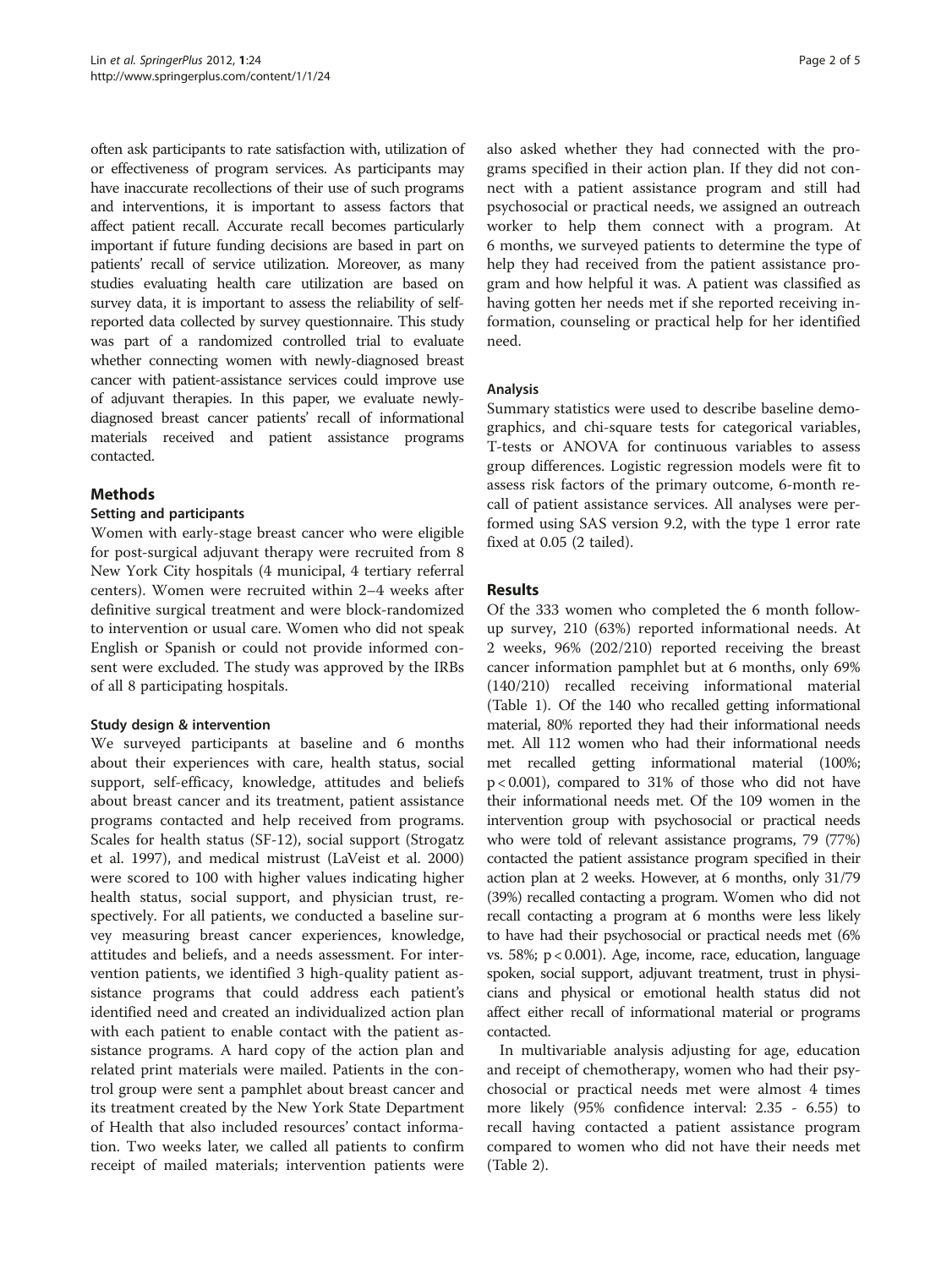<span id="page-2-0"></span>Table 1 Factors associated with recall among women with informational needs & women with practical or psychosocial needs

|                                                         | Recalled<br>Informational<br>help $(N = 140)$ | Did not recall<br><b>Informational</b><br>Help $(N = 62)$ | P          | Recalled<br><b>Practical or</b><br>Psychosocial<br>Help $(N = 31)$ | Did not recall<br><b>Practical or</b><br>Psychosocial<br>help $(N = 48)$ | P          |
|---------------------------------------------------------|-----------------------------------------------|-----------------------------------------------------------|------------|--------------------------------------------------------------------|--------------------------------------------------------------------------|------------|
| Age (yrs) mean $\pm$ SD                                 | $57 \pm 11.9$                                 | $58 \pm 10.0$                                             | 0.62       | $56 \pm 10.6$                                                      | $56 \pm 12.1$                                                            | 0.78       |
| Race                                                    |                                               |                                                           | 0.35       |                                                                    |                                                                          | 0.49       |
| Black                                                   | 30 (22%)                                      | 19 (32%)                                                  |            | 7(24%)                                                             | 14 (30%)                                                                 |            |
| White                                                   | 45 (34%)                                      | 18 (31%)                                                  |            | 9(31%)                                                             | 9(19%)                                                                   |            |
| Hispanic                                                | 59 (44%)                                      | 22 (37%)                                                  |            | 13 (45%)                                                           | 24 (51%)                                                                 |            |
| High school graduate                                    | 102 (73%)                                     | 45 (73%)                                                  | 0.97       | 20 (65%)                                                           | 34 (71%)                                                                 | 0.56       |
| Insurance                                               |                                               |                                                           | 0.36       |                                                                    |                                                                          | 0.78       |
| Medicare                                                | 21 (15%)                                      | 13 (21%)                                                  |            | 4 (13%)                                                            | 9(19%)                                                                   |            |
| Medicaid/Non-Insured                                    | 51 (36%)                                      | 17 (27%)                                                  |            | 14 (45%)                                                           | 21 (44%)                                                                 |            |
| Commercial                                              | 68 (49%)                                      | 32 (52%)                                                  |            | 13 (42%)                                                           | 18 (38%)                                                                 |            |
| Income $<$ \$15,000/year                                | 46 (33%)                                      | 19 (31%)                                                  | 0.76       | 11 (35%)                                                           | 17 (35%)                                                                 | 0.99       |
| English speaking                                        | 81 (58%)                                      | 39 (63%)                                                  | 0.50       | 18 (58%)                                                           | 22 (46%)                                                                 | 0.29       |
| Needs met                                               | 112 (80%)                                     | $\Omega$                                                  | $< 0.001*$ | 18 (58%)                                                           | 3(6%)                                                                    | $< 0.001*$ |
| Radiation treatment received                            | 93 (67%)                                      | 45 (73%)                                                  | 0.42       | 21 (68%)                                                           | 34 (71%)                                                                 | 0.77       |
| Chemotherapy received                                   | 88 (63%)                                      | 34 (56%)                                                  | 0.31       | 20 (65%)                                                           | 30 (63%)                                                                 | 0.86       |
| Hormonal therapy received                               | 99 (71%)                                      | 48 (79%)                                                  | 0.27       | 24 (77%)                                                           | 34 (71%)                                                                 | 0.52       |
| Trust MD, mean $\pm$ SD <sup>+</sup>                    | $94 + 8.4$                                    | $92 \pm 8.2$                                              | 0.07       | $93 \pm 9.1$                                                       | $92 \pm 9.7$                                                             | 0.68       |
| Instrumental Social Support, mean $\pm$ SD <sup>+</sup> | $67 \pm 27.3$                                 | $70 \pm 24.4$                                             | 0.48       | $71 \pm 29.5$                                                      | $67 \pm 25.2$                                                            | 0.50       |
| Emotional Social Support, mean $\pm$ SD <sup>+</sup>    | $79 \pm 19.3$                                 | $79 \pm 18.8$                                             | 0.83       | $77 \pm 21.2$                                                      | $78 \pm 19.6$                                                            | 0.91       |
| SF-12, Physical Health, mean $\pm$ SD <sup>+</sup>      | $44 \pm 11.7$                                 | $46 \pm 10.3$                                             | 0.20       | $45 \pm 9.0$                                                       | $44 \pm 11.4$                                                            | 0.53       |
| SF-12, Mental Health, mean $\pm$ SD <sup>+</sup>        | $49 \pm 11.4$                                 | $46 \pm 10.1$                                             | 0.08       | $48 \pm 13.4$                                                      | $48 \pm 12.4$                                                            | 0.93       |

+ Scores scaled to 100.

### **Discussion**

Surveys are widely used to assess patients' experiences, beliefs and knowledge about medical care and treatment. While surveys are an efficient method to collect data, they may not always be accurate or reliable. We found that breast cancer patients' recall of information about patient assistance programs was not associated with an individual patient's psychological or physical state but rather on the direct relevance and impact of the data and programs on their lives. Nearly all of the women who received informational materials about breast cancer and treatment recalled getting this information at 2 weeks, but this proportion dropped substantially by 6 months.

Table 2 Multivariable model predicting recall of practical and psychosocial help

| Covariates                       | RR (95% Confidence<br>Interval) | Ρ      |
|----------------------------------|---------------------------------|--------|
| Age                              | $1.00$ (0.98 - 1.03)            | 065    |
| High school education            | $0.88$ $(0.56 - 1.38)$          | O 57   |
| Chemotherapy received            | $1.23$ (0.75 - 2.02)            | 041    |
| Practical/psychosocial needs met | $3.93$ $(2.36 - 6.55)$          | <0.001 |

Model c-statistics = 0.778; p < 0.001.

Strikingly, their recall of having received informational material was significantly associated with whether they reported that their informational needs had been met.

Even more striking was the poor recall of practical and psychosocial services in our study. Of the women with underlying psychosocial or practical needs, more than three-quarters report contacting patient assistance programs initially, but by 6 months, only a third of the women who had contacted a program recalled doing so. Similar to recall of informational material, recall of contacting a program was also strongly related to whether women felt their needs had been met.

Patients who have better recall report more satisfaction with physician communication (Gabrijel et al. [2008\)](#page-4-0) and greater trust of their providers (Posma et al. [2009\)](#page-4-0). Additionally, patients' accurate recall of medical information can directly affect adherence with prescribed treatment regimens (Kessels [2003](#page-4-0); Watson & McKinstry [2009](#page-4-0); Pickney & Arnason [2005\)](#page-4-0) and can indirectly provide signals about patients' experiences and the quality of those experiences. Moreover, recall of services utilized may impact patients' reported satisfaction and thus affect quality improvement efforts and possibly reimbursements tied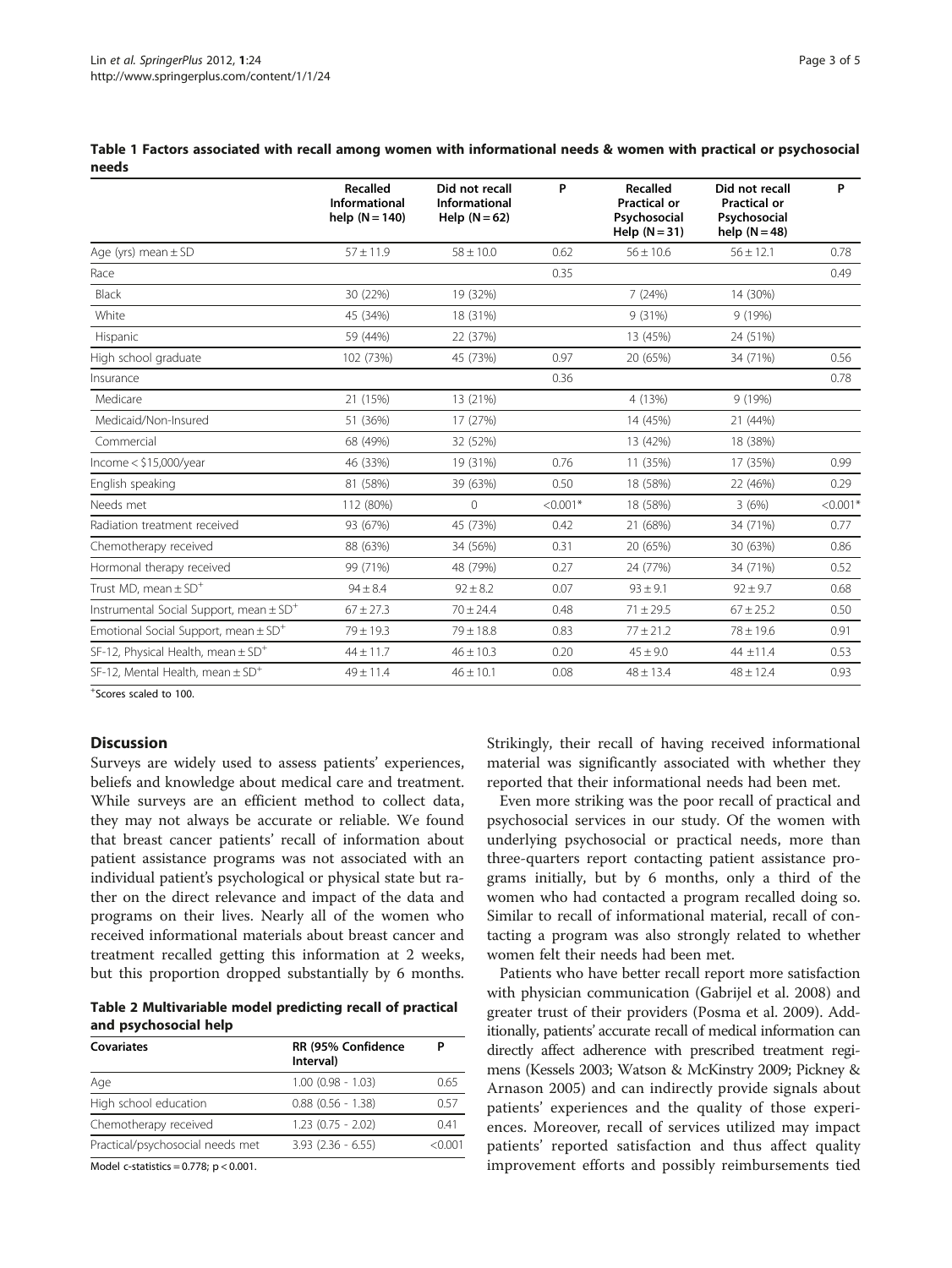<span id="page-3-0"></span>to quality ratings (van Campen et al. [1995;](#page-4-0) Kravitz [1998](#page-4-0); Turnbull & Luther [1996;](#page-4-0) Epstein et al. [2004;](#page-4-0) Takach [2011;](#page-4-0) Bickell 2999) From a research perspective, asking patients about services utilized offers a less expensive assessment approach than conducting chart reviews, particularly for care that may be fragmented and not accessible electronically. Studies find patient report to be reliable for cancer treatments received (Oberst et al. [2009;](#page-4-0) Phillips et al. [2005](#page-4-0); Schootman et al. [2005](#page-4-0); Penfold et al. [2011](#page-4-0)), yet the reliability of patient report to assess utilization is variable (Lubeck & Hubert [2005](#page-4-0)) with greater concerns among vulnerable patients (Sohler et al. [2009](#page-4-0)). Our study calls into question the accuracy of self-reported utilization of patient assistance services among breast cancer patients. Any inferences made about underutilization of services reported in survey data using patient self-report should be treated with caution.

Numerous conditions can affect the accuracy of patient recall. Individuals who are older, sicker, less educated and have more negative emotional or psychological states have worse recall of information presented (Jansen et al. [2008](#page-4-0); Ong et al. [2000;](#page-4-0) Liang et al. [2002;](#page-4-0) Butow et al. 1998). In addition to the many personal attributes that can challenge an individual's recollection, recall also depends on the effective communication of accurate information so it can be conveyed and subsequently recalled. These challenges are great in everyday circumstances but can be even more acute for patients with cancer, a diagnosis fraught with physical and psychological threats. Unlike prior studies, however, we found that recall of information was not affected by individual factors such as age, educational level, emotional status, or type of adjuvant therapy received. In our study, only whether patients felt their needs had been met by the services provided affected recall accuracy.

There are a number of limitations to this study. Because this was a study of women receiving breast cancer care in an urban setting, our findings may not generalize to women receiving care in other settings. We did not assess the quality of the contact that women had with patient assistance programs, although the patient assistance programs were high-quality programs specifically chosen based on previous work evaluating quality of patient assistance programs in New York City (Cohen et al. [2009](#page-4-0)). Moreover, we did not assess contact with patient assistance programs among the usual care group at the 2 week phone call and are unable to assess their true level of utilization. Thus, it is quite possible that our measure of recall is an underestimate. Still it is striking that of the 79 women who did contact a patient assistance program, only a third of them recalled doing so at 6 months, even after adjusting for age, education and

receipt of chemotherapy, which might affect memory (Koppelmans et al. [2012\)](#page-4-0).

Accuracy of breast cancer patients' survey responses about patient assistance program utilization is strongly related to their perception of the usefulness of the services received. Our findings should make researchers and others take pause regarding use of patient report as a reliable source to assess program utilization since it appears that recall was closely related to patients' perceptions of whether the program helped them.

#### Competing interests

The authors declare they have no conflict of interest.

#### Authors' contributions

JL contributed to the data analysis and interpretation and drafted the manuscript. KF contributed to the data analysis and interpretation and writing and editing the manuscript. RF contributed to the study concept and design, data collection and assembly, data analysis and interpretation, and editing of the manuscript. NB contributed to the study concept and design, data collection and assembly, data analysis and interpretation, writing of the manuscript, and editing and approval of the final manuscript. All authors read and approved the final manuscript.

#### Acknowledgements

Funding: This work was funded by the National Cancer Institute (5R01CA107051). Dr. Lin is also funded by the American Cancer Society Cancer Control Career Development Grant (CCCDA-10-084-01).

#### Author details

<sup>1</sup> Division of General Internal Medicine, Mount Sinai School of Medicine, One Gustave L. Levy Place, Box 1087, New York, NY 10029, USA. <sup>2</sup>Department of Health Evidence and Policy, Mount Sinai School of Medicine, New York, NY, USA.

#### Received: 19 July 2012 Accepted: 6 September 2012 Published: 3 October 2012

#### References

- Allicock M, Campbell MK, Valle CG, Barlow JN, Carr C, Meier A, Gizlice Z. (2010) Evaluating the implementation of peer counseling in a church-based dietary intervention for African Americans. Patient education and counseling 81 (1):37–42
- Bancej CM, Maxwell CJ, Snider J (2004) Inconsistent self-reported mammography history: findings from the National Population Health Survey longitudinal cohort. BMC Health Serv Res 4(1):32
- Bickell NA (2999) Quality of breast cancer Care: perception vs practice. J Clin Oncol, in press
- Boudreau DM, Daling JR, Malone KE, Gardner JS, Blough DK, Heckbert SR. (2004) A validation study of patient interview data and pharmacy records for antihypertensive, statin, and antidepressant medication use among older women. Am J Epidemiol 159(3):308–317
- Butow P, Brindle E, McConnell D, Boakes R, Tattersall M. (1998) Information booklets about cancer: factors influencing patient satisfaction and utilization. Patient education and counseling 33(2):129–141
- Caplan LS, McQueen DV, Qualters JR, Leff M, Garrett C, Calonge N. (2003a) Validity of women's self-reports of cancer screening test utilization in a managed care population. Cancer Epidemiol Biomarkers Prev 12(11 Pt 1):1182–1187
- Caplan LS, Mandelson MT, Anderson LA (2003b) Validity of self-reported mammography: examining recall and covariates among older women in a Health Maintenance Organization. Am J Epidemiol 157(3):267–272
- Caskie GI, Willis SL (2004) Congruence of self-reported medications with pharmacy prescription records in low-income older adults. Gerontologist 44(2):176–185
- Clegg LX, Potosky AL, Harlan LC, Hankey BF, Hoffman RM, Stanford JL, Hamilton AS. (2001) Comparison of self-reported initial treatment with medical records: